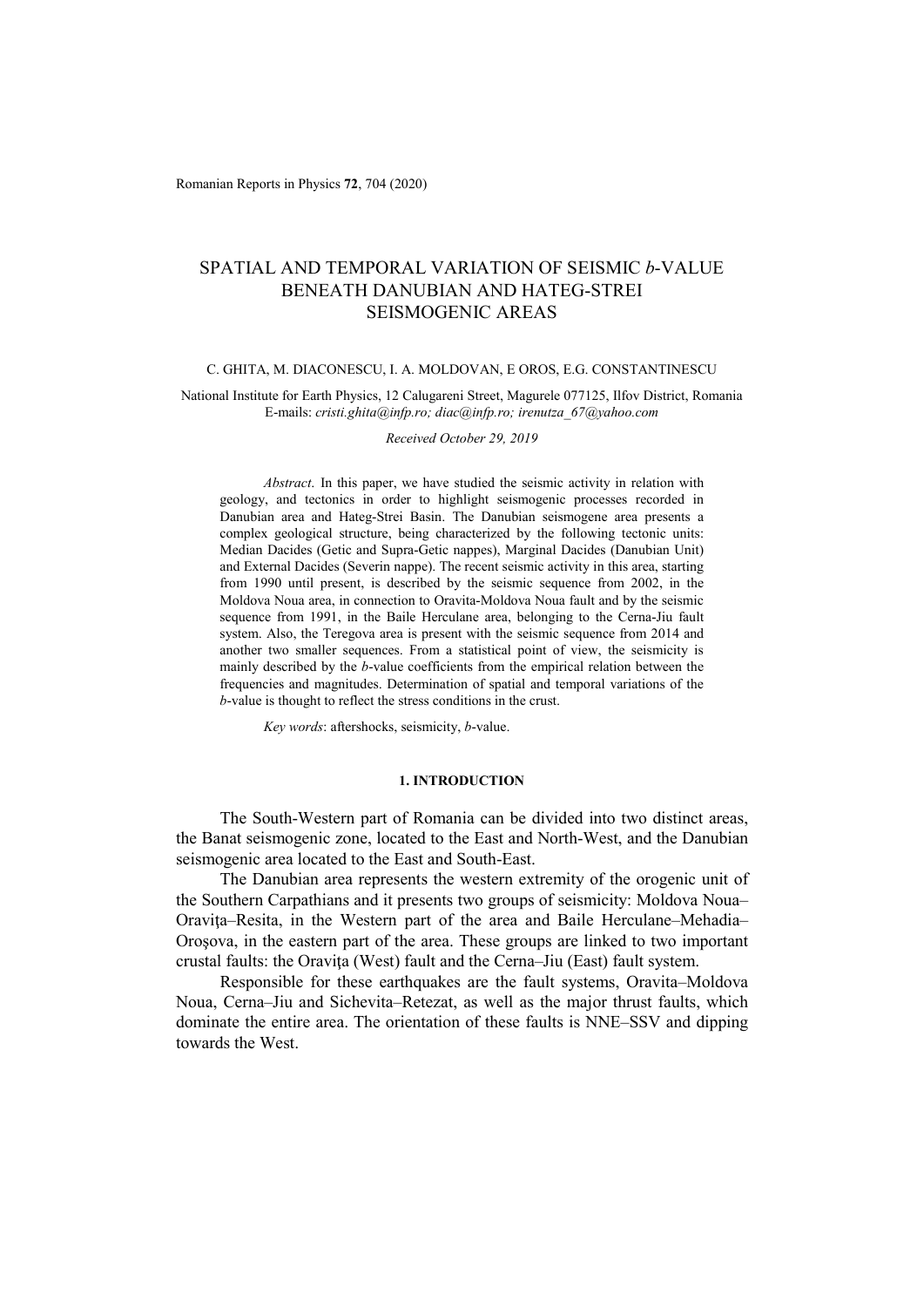In the present study we analyzed the spatio temporal of *b*-value in relation with geology, and tectonics in order to highlight the seismogenic processes recorded in Danubian area and Hateg–Strei Basin.

General average value of the *b* parameter obtained by mixing different crustal rock volumes and different tectonic regime, is close to unit.

Regionally, changes in *b*-value are related to changes in the stress level. The *b*-value is calculated using maximum likelihood method.

Authors like  $[1]$  estimate  $M_c$  using the stability of the *b*-value as a function of cutoff magnitude  $M_{\text{co}}$ . This model is based on the assumption that *b*-values ascend for  $M_{\text{co}}$ .

In the '80–'90 period, the data recorded in the area are not so relevant (background seismicity), the catalog extracted data are non-conclusive in order to realize the right representation of the temporal variation of swarm activity in Moldova Noua and Mehadia areas.

For Teregova and Hateg-Strei areas was generated a representation of the temporal variation of seismic activity.

## **2. GEOLOGICAL AND SEISMOTECTONIC AREA**

The South Carpathians tectonics is a result of a main, clockwise rotation (North-East oriented) and a secondary, right-lateral movement of the tectonic units of the Median, Marginal Dacides, and Danubian Nappe around of the Moesian Platform.

Strike-slip deformations played a significant role in the tectonic development of the area. As a result of this tectonic regime, in the South Carpathian Mountains several pull-apart intramountain basins such as: Hateg Basin, Caransebes-Mehadia Basin, Petrosani Basin, Bozovici Basin and Orsova Basin formed [2].

A complex combination of nappes, closed rifts, magmatic bodies and suture zones form the Pre-Neogene basement. Different changes of stress regimes during the Alpine period reactivated fault systems that border the tectonic units of the study area [3]. The Supragetic, Getic (Median Dacides), Severin (External Dacides) and Danubian (Marginal Dacides) nappes are thrusted and stacked over the Moesian Platform [4].

Three of the nappes are of continental origin: the Getic, Supragetic and Danubian. The Severin nappe is of oceanic origin [5, 6].

The main fault systems in the area are orogenic and basement structures, delimiting the edges of the major geotectonic units [3]. The faults are either thrusts (Sichevita–Retezat and Closani–Baia de Arama Thrusts) or vertical transcrustal (Oravita–Moldova Noua and Cerna–Jiu) [4]. These faults are mainly NE–SW oriented, with the exception of the Bistrita Fault which is EW oriented [3, 4]. The vergence of the thrust faults separates them in two categories: the ESE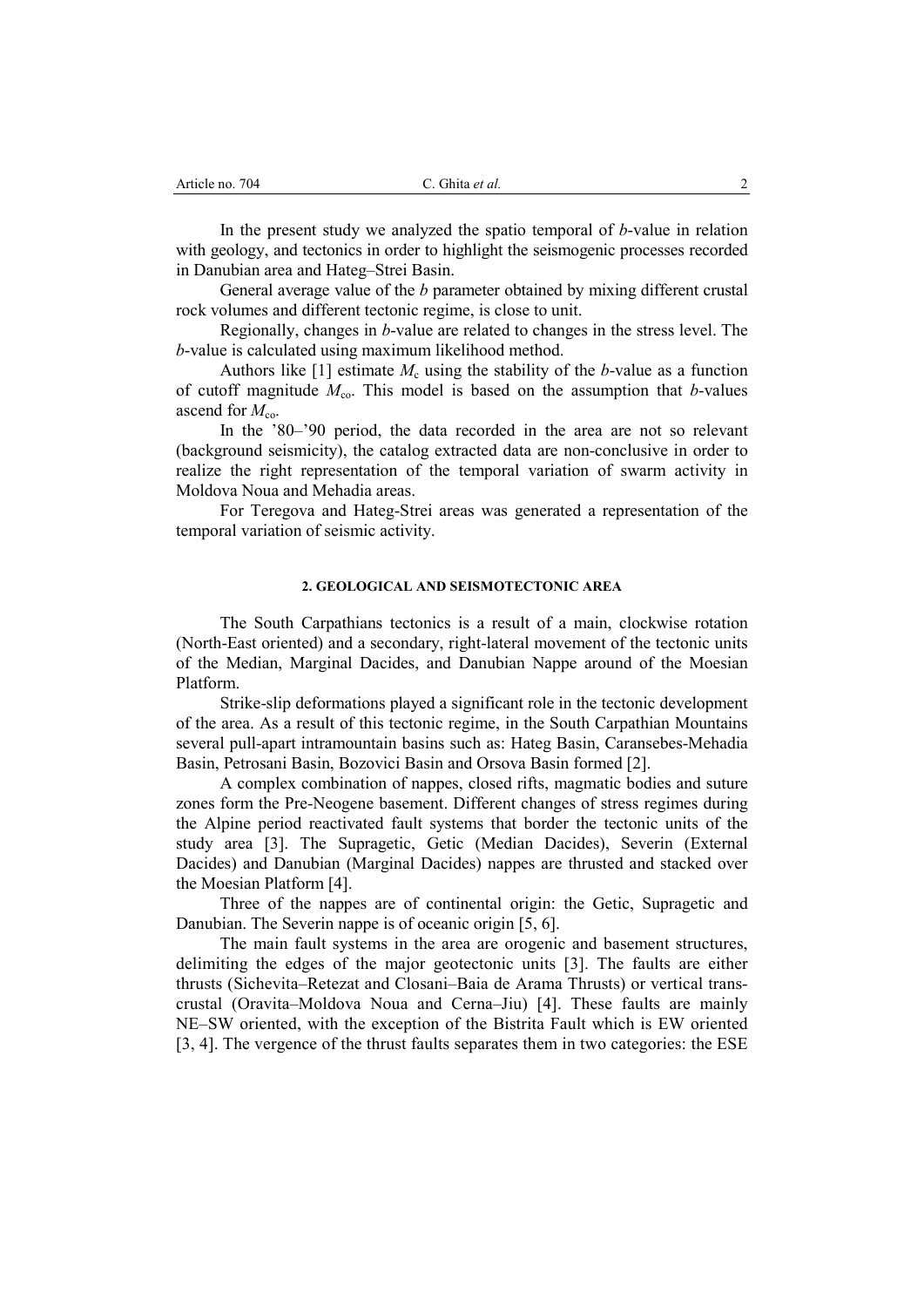verging Closani–Baia de Arama thrusts and the WNW verging Sichevita–Retezat thrusts [4].

Oravita–Moldova Noua fault is situated in the west part of our study area. This fault can be a master fault of the Oravita–Moldova Noua fault system having secondary structures that become more numerous towards the surface. This fault system is part of the Resita – Moldova Noua seismogenic zone, a complex of synclines and anticlines with their Eastern margins fractured by NE–SW orientated faults [7] as seen in Fig. 1 – Geological Map of Romania, scale 1:200.000.

This fault system is intersected by E–W oriented trans-crustal faults resulting in higher seismic activity registered in the areas where they intersect. The same type of behavior and characteristics are observed also for the Cerna–Jiu fault system with the mentions this represents an old graben system with a long seismic activity.



Fig. 1 – Tectonic map of the area of interest (after [4], Geological map 1:200.000).

The intramountainous basins started forming during the final stages of the Early Cretaceous. The first that began forming was the Hateg Basin which evolved from thrust sheet top (in the Early Cretaceous) to pull-apart strike-slip basin in the Paleogene-Miocene period being associated with a major fault system. The Petrosani Basin develops during late Oligocene age through right-lateral strike-slip deformations produced by the Cerna–Jiu fault [5].

The development of Orsova Basin is also associated with the activity of the Cerna–Jiu Fault [5]. The last basin to develop is Caransebes–Mehadia. The sediments of Upper Badenian age cover metamorphic rock formations and Jurassic rock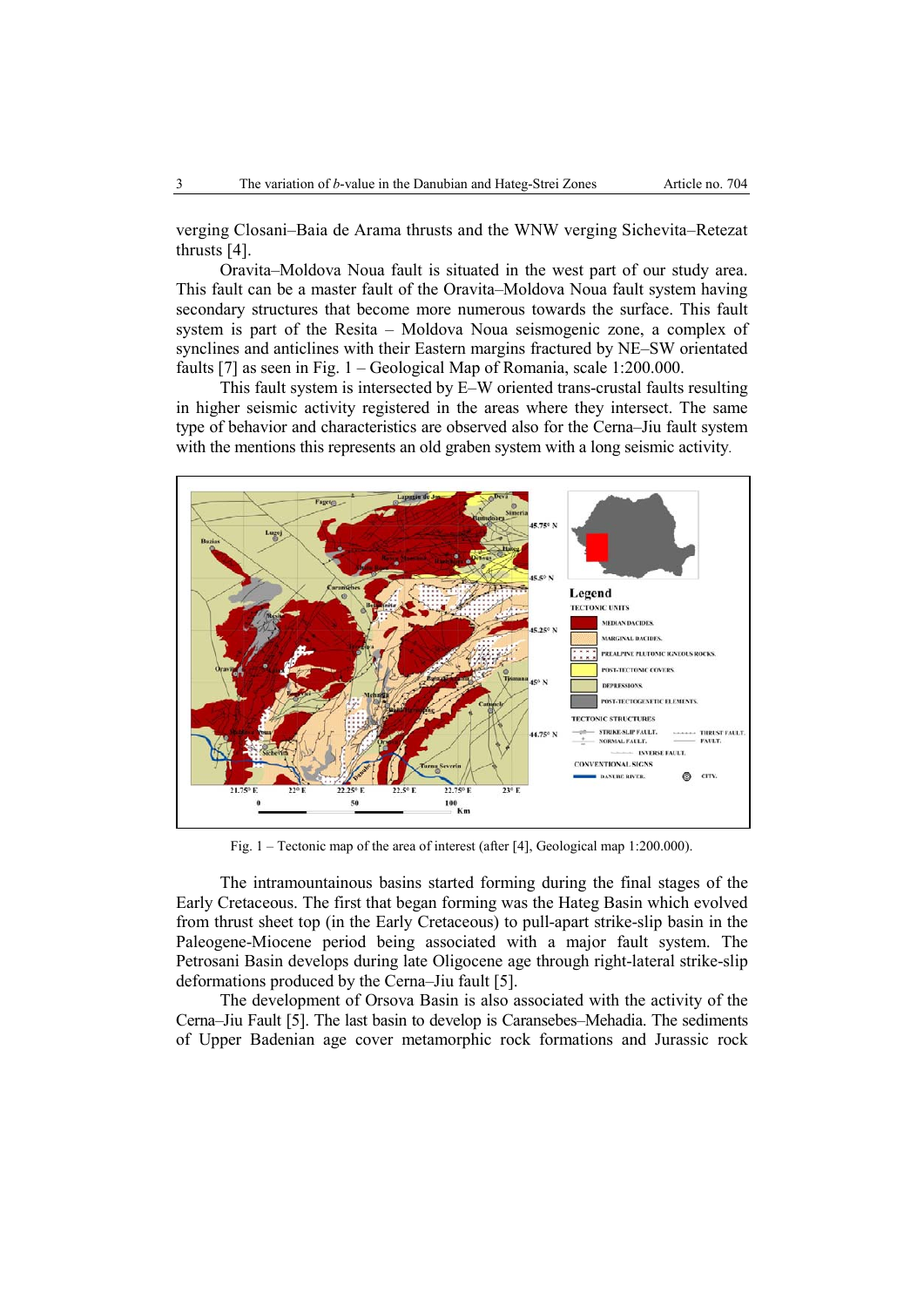formations [8]. For all the upper mentioned basin the sedimentary facies are similar with some discrepancies (coal deposits of the Petrosani basin) and can be associated with continental deposition environment.

#### **3. SEISMICITY**

The studied areal is characterized by a seismic activity with earthquakes not exceeding magnitudes greater than  $5.6$   $(M_w)$  –18 July 1991.

For the seismicity study, 1648 seismic events were selected from the Romplus catalogue recorded in 1990–2018, using a compilation with revised catalogues [9–11].

The hypocenters of the selected seismic events are located at depths which do not exceed 51 km. Most of the seismic activity in the area is focused in the first 20 km of the crust.

The representative magnitude interval  $(M_w)$  for the study area is between 1 and 3  $(M<sub>w</sub>)$ . Magnitude values greater than 3 were recorded for 81 earthquakes, from which 23 have magnitude  $(M_w)$  values greater than 4  $M_w$ . Only 3 seismic events exceed magnitude 5  $(M_{\rm w})$ .

The earthquakes with magnitude higher than 5 are: the 10.10.1879 ( $M_w = 5.3$ ) and 11.10.1879 ( $M_w = 5.3$ ) located near Moldova Noua, the 18.07.1991 ( $M_w = 5.6$ ) located near Mehadia. The 18.07.1991 earthquake of magnitude 5.6  $(M_{\rm w})$ , with its hypocenter at depth of 12 km, located to the South-West of Mehadia, is the earthquake with the largest magnitude in the study area.

The distribution of smaller events  $M_w < 3.5$  define small clearly clusters and alignments Moldova Noua (MN), Mehadia (ME), Teregova (TE), Hateg (HT) is shown in Fig. 2.

The recent seismic activity is characterized by four spatial clusters in the Moldova Noua (MN), Mehadia (ME), Teregova (TE) and HT (Hateg-Strei Basin).

#### 3.1. MN – MOLDOVA NOUA CLUSTER

The first zone could be distinguished in the South-West part of the map shown in Fig. 1 and Fig. 2, along an alignment from West of Resita, East of Oravita, to South of Moldova Noua following the Moldova Noua – Oravita fault. To the South-East of Moldova Noua, between 2010 and 2018 were recorded 111 seismic events. The hypocenters of these seismic events were located above 30 km of depth. The magnitude  $M_w$  values for the 111 earthquakes, do not exceed 3. The depth distribution of the hypocenters is suggesting high seismic activity at depth not greater than 10 km (Fig. 2).

The 1879–1880 Moldova Nouă earthquake sequence, one of the most important in the region, lasted for seven months. Within this time interval, 2 strong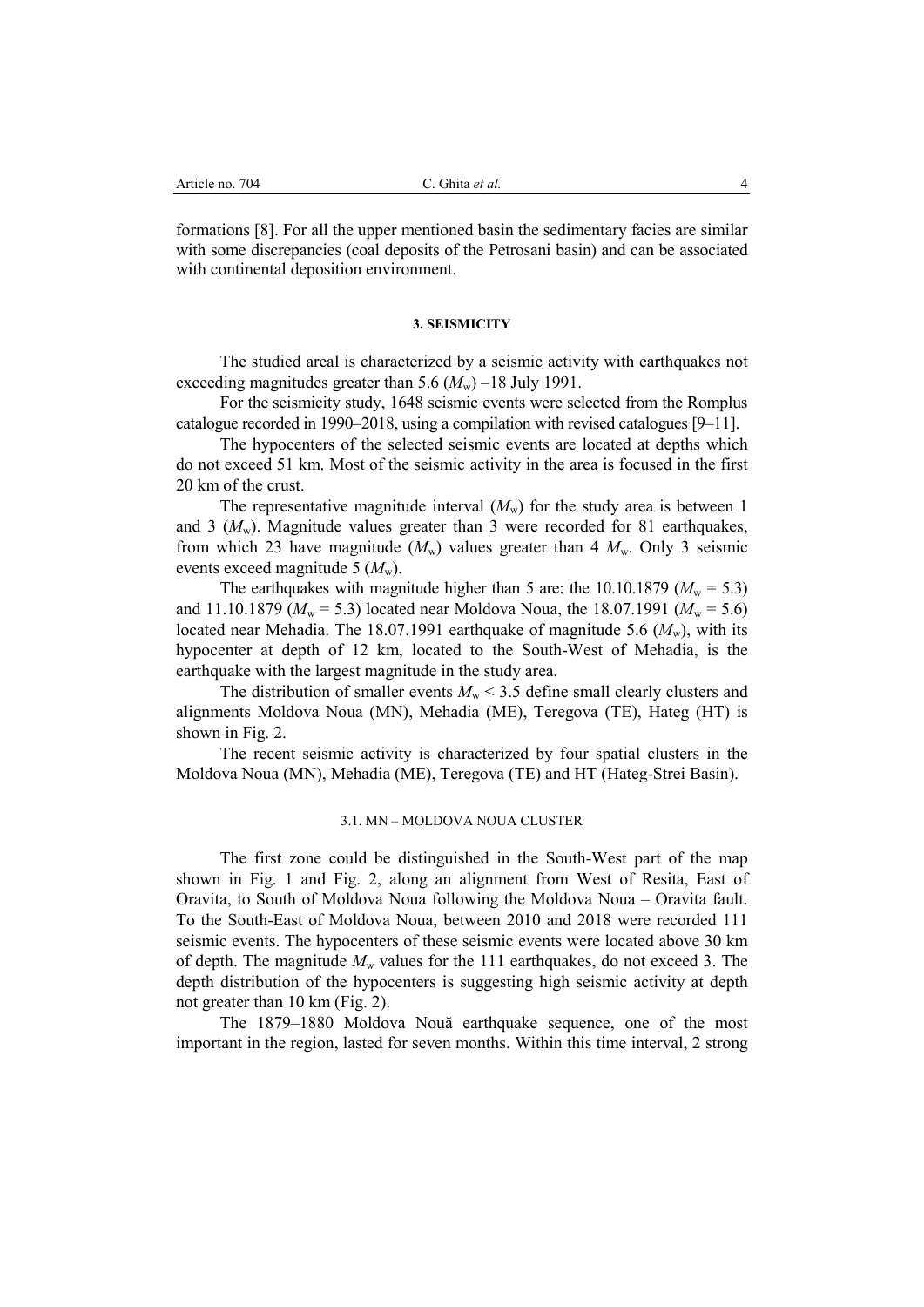main-shocks ( $M_s = 5.6$ ) occurred in two days and more aftershocks with  $I_0 = VII$ MSK occurred until April 1880 [9, 10].



Fig. 2 – The mapping of the epicentres seismic activity in the area (1990–2018).

The main-shocks caused substantial damage in Moldova Nouă area (*e.g.*  93% of the houses of Moldova Nouă were severely affected). Surface faulting about 1.2 m width and 1,200 m length was also reported in the epicenter area. The two strongest earthquakes were felt at long distance, into an area of  $76,000 \text{ km}^2$ [12]. Seventy earthquakes ( $1.8 \leq M<sub>D</sub> \leq 4.8$ ) were recorded between 1 April 2002 and 31 August 2002 [9, 10]

#### 3.2. ME – MEHADIA HERCULANE CLUSTER

The second seismic zone can be observed between Mehadia and Baile Herculane. This seismic zone follows the Cerna–Jiu fault system and an alignment North to South (center of the map in Fig. 1 and Fig. 2). 454 earthquakes were located, from 2006 till 2018, in this zone. The magnitude values of the 454 earthquakes, ranges from 1.3 to 3.5  $(M_w)$ . The hypocenters are located at depth which do not exceed 42.4 km. Area with increased seismic activity are spotted to the North and North-East of Mehadia, to the West of Baile Herculane. On 18<sup>th</sup> of July 1991 a strong earthquake  $(I_0 = VII$  EMS/  $M_w = 5.7$ ) occurred at Mehadia (ME). More recently, a sequence of seventy earthquakes ( $2.0 \leq M_{\rm w} \leq 3.6$ ) occurred in the Moldova Noua region (according to Romplus catalogue) between 1 April and 31 August 2002 [5].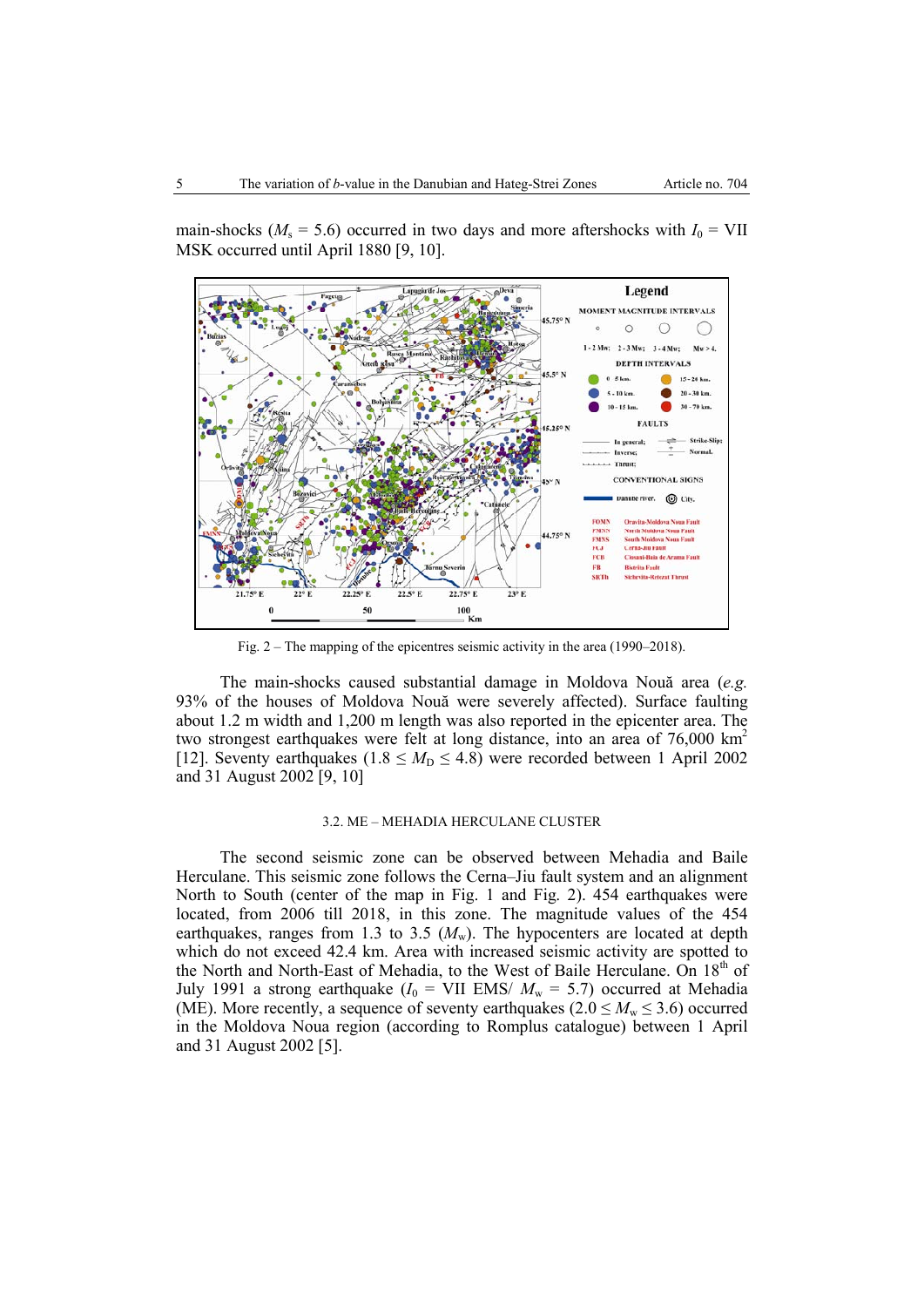## 3.3. TE – TEREGOVA CLUSTER

The Teregova area is where the seismic sequence from October–November 2014 was generated. The main shock of the seismic sequence 4.1  $(M_w)$  was followed by a total of 51 aftershocks with an East-West elongation of the epicentral distribution. The maximum magnitude observed was  $4.1 \ (M_{\rm w})$  for the earthquake produced on October 31, 2014.

In contrast with the sequences from the Hațeg Depression, the earthquake sequence from in the Teregova (TE) area started clearly with a main event of 4.1  $(M_{\rm w})$ , while all the aftershocks were of small size.

East of Teregova two seismic swarms were identified. The first swarm consists of 20 earthquakes and occurred between 06.01.2015 and 15.01.2015. The magnitude  $M_w$  values interval for the 20 earthquakes is between 1.4 and 2 ( $M_w$ ) and the hypocenters were located at depth which do not exceed 12 km. The second swarm consists of 35 earthquakes and occurred between 28.07.2016 – 01.08.2016. The magnitude  $(M_w)$  values for the earthquakes of this second swarm are between 1.2 and 2.5. The hypocenters of the 35 earthquakes were located at depth which do not exceed 15.5 km.

#### 3.4. HT – HATEG-STREI BASIN CLUSTER

The fourth zone is situated in the Hateg (HT) area part of Hateg-Strei basin. Here were recorded two seismic sequences, one in March 2011 followed by 19 aftershocks [5] and the other in September 2013 followed by 31 aftershocks [5]. The depths of the hypocenters not exceed 39 km. The intervals of magnitude  $(M_{\rm w})$ for the seismic events in this area is between (1.2–3.5). The epicenters of the two sequences occurred in 2011 and 2013 in HT are represented in Fig. 1 and Fig. 2.

### **4. MAGNITUDE OF COMPLETENESS AND SPATIAL AND TEMPORAL** *b* **VARIATION**

The empirical relation between the frequency and magnitudes of earthquakes where a and b are constants is given in equation 1:

$$
logN(M) = a - bM,
$$
\n(1)

where *M* is the magnitude, and *N*(*M*) is the number of events with magnitude larger or equal to *M*. Based on the selected data, the probability density function of the magnitude events  $\geq M$  of the studied area is calculated according to the Gutenberg-Richter law:

$$
f(m) = \beta \cdot e^{-\beta \cdot (m - M_c)}, \quad m \ge M_c.
$$
 (2)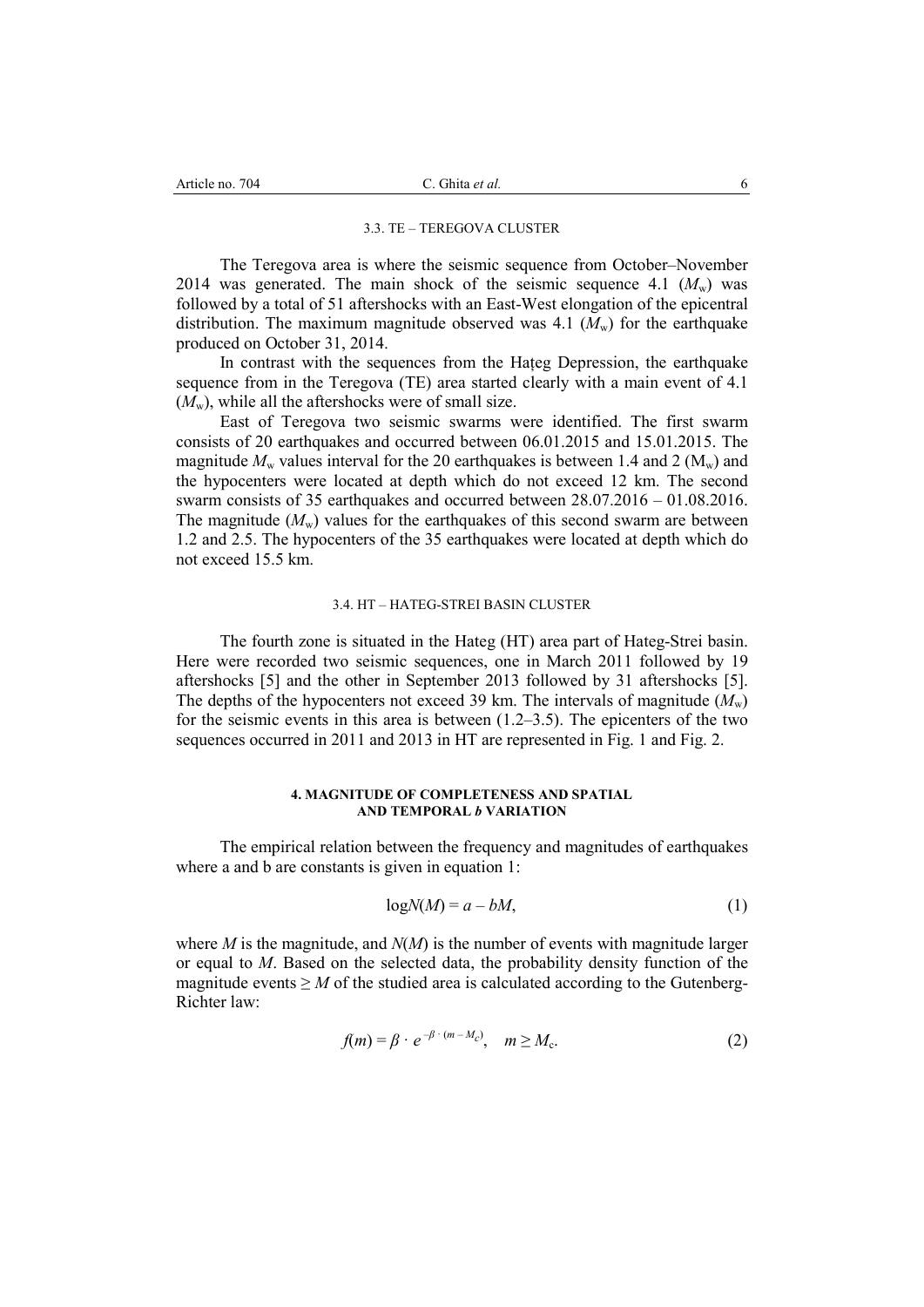$$
\beta = b \cdot \ln 10. \tag{3}
$$

Parameter *b*-value represents the best statistical estimator or MLE (maximum likelihood estimator). Spatial variation *b*-value (Fig. 3) with  $(M_w)$ , broad range between  $0.5 \le b \le 1.5$ . Significantly *b* approximately 1.1 value indicates three regions of the stress concentration Teregova, Hateg Strei and Mehadia areas.



Fig. 3 – Spatial variation of *b*-value for the Danubian area.

The *M<sub>c</sub>* (magnitude of completeness) map parameter (Fig. 4) is essential in seismology studies and represents the minimum magnitude value for which all events in a particular region are correctly detected.

*M*c, the completeness magnitude, is the magnitude value for which the deviation Δ*b* is inferior to the uncertainty δβ for determining the *b*-value:

$$
\delta b = 2.3b^2 \sqrt{\frac{\sum_{i=1}^{N} (M_i - \overline{M})}{N(N-1)}}.
$$
\n(4)

Equation 4 provides a realible estimation also in the presence of posibile variations in time or in space of the *b*-value.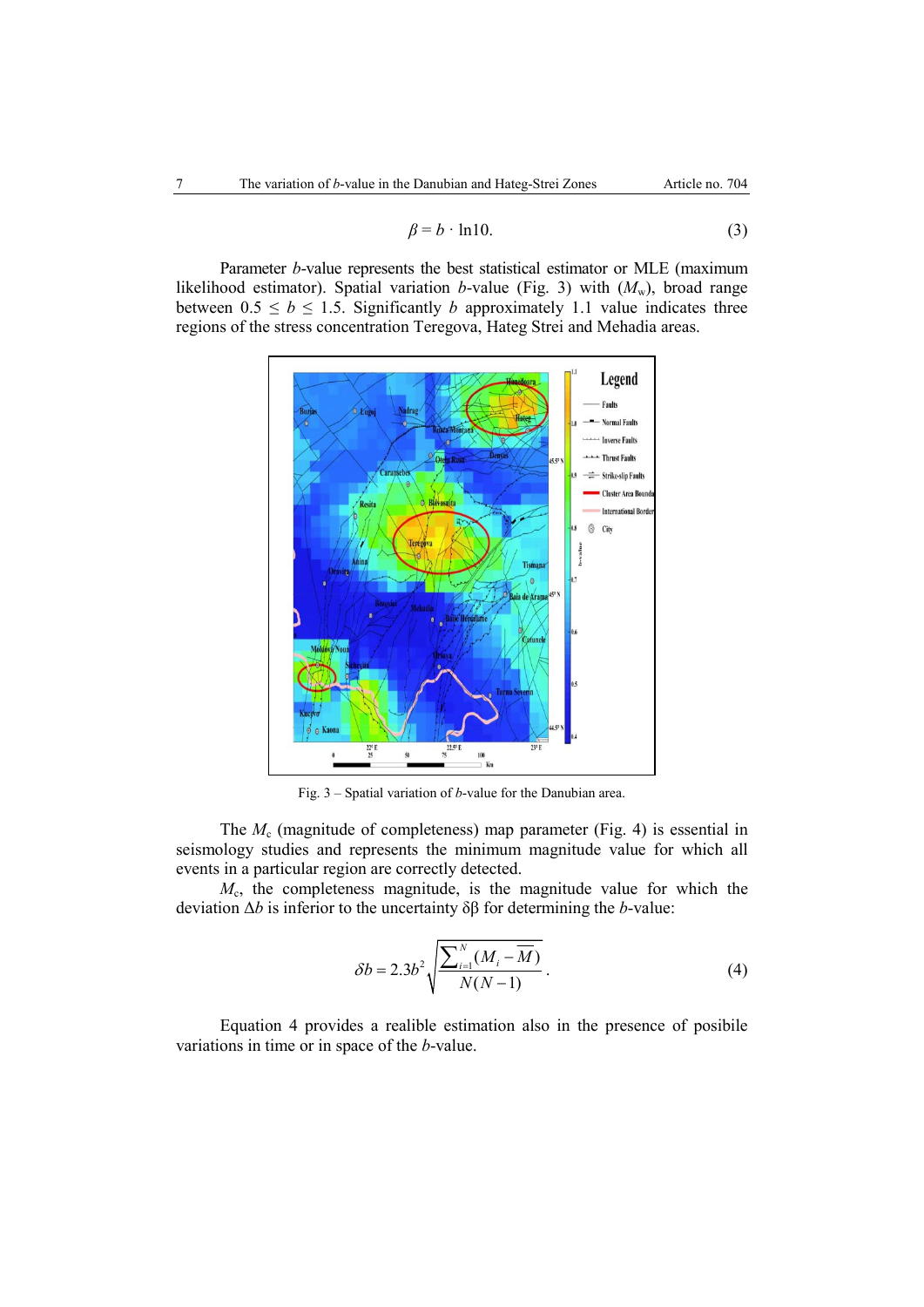

Fig. 4 – Magnitude of completeness region 1990–2018.

The standard deviation of *b*-value map is presented in Fig. 5 to show the significance level of anomalies. As it can be seen, the reported standard deviation of anomalous areas is all less than 0.07, in Teregova cluster [13] and this means that the observed differences in *b*-values can be established with significance.

The spatial variations map of Danubian area is presented in Fig. 5, this map are constructed using a compilation at revised catalogues [9] that was completed with data from the Romplus catalogue implemented in Matlab.

Spatial variation on *b*-value for the Danubian area shown on Fig. 5, were realized using a number of 1648 seismic events recorded between 2009 and 2018. For processing the data, we used the ZMap software package [15], where  $N_{min} = 50$  events, with cells of subdivided  $0.5^0 \times 0.5^0$ , *b*-value are calculated for circular epicentral areas centred at grid nod.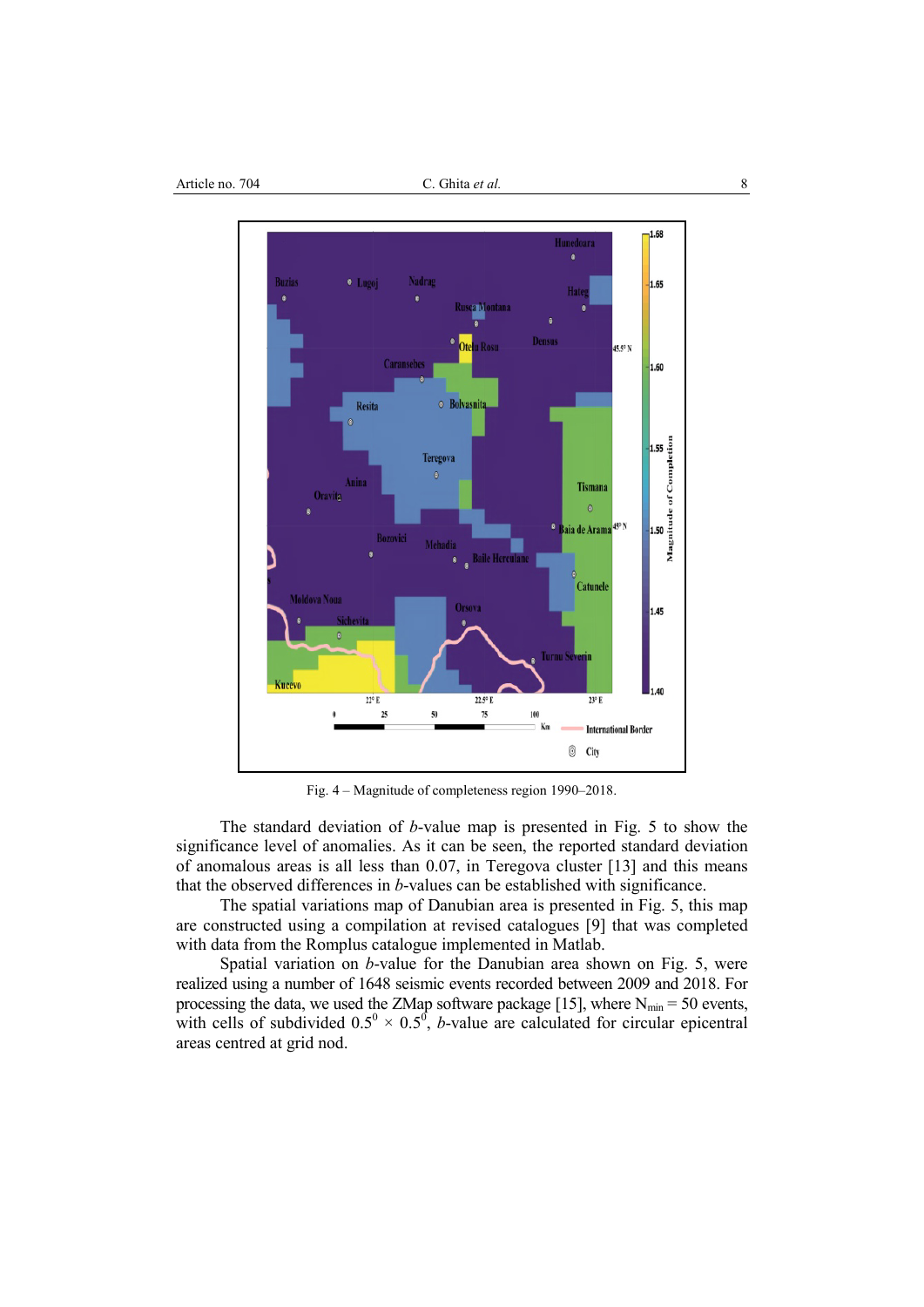

Fig. 5 – Standard deviation of *b*-value.

The map with the temporal variation of *b*-value for the Mehadia and Moldova Noua area and could not be realized because for the ninteen years we did not have recorded seismicity (background seismicity) in the area due to the reduced number of seismic stations in the seismic area.

An increase (or decrease) in effective stress as seen in Fig. 6 acting on a fault system is resulting in a corresponding decrease (or increase) in the *b*-value. Examples of studies that document this behavior are included in: [15–17]. Other studies, however, report *b*-value increases before a major earthquake [18, 19]. Variations in *b*-value as seen in Fig. 6 have long been known to precede and follow the occurrence of large earthquakes, but the variations appear to be expressed in different ways.

Reported variations include an increase in *b*-value for a number of years before an earthquake, followed by a decrease after its occurrence; or, an increase long before the earthquake, followed by a drop before the earthquake and a major decrease after its occurrence.

Analyses of the Teregova (TE) and Hateg Strei (HT) sequences highlight variations in *b*-value (Fig. 7 and Fig. 8) and reveal precursory potential wich could be used in a medium-term (months, years) earthquake forecast.

The occurrence of foreshocks may result in a slight *b*-decrease (Fig. 7) a few days, or more before the major earthquake [18]. Aftershock activity results in further variations in *b*-value.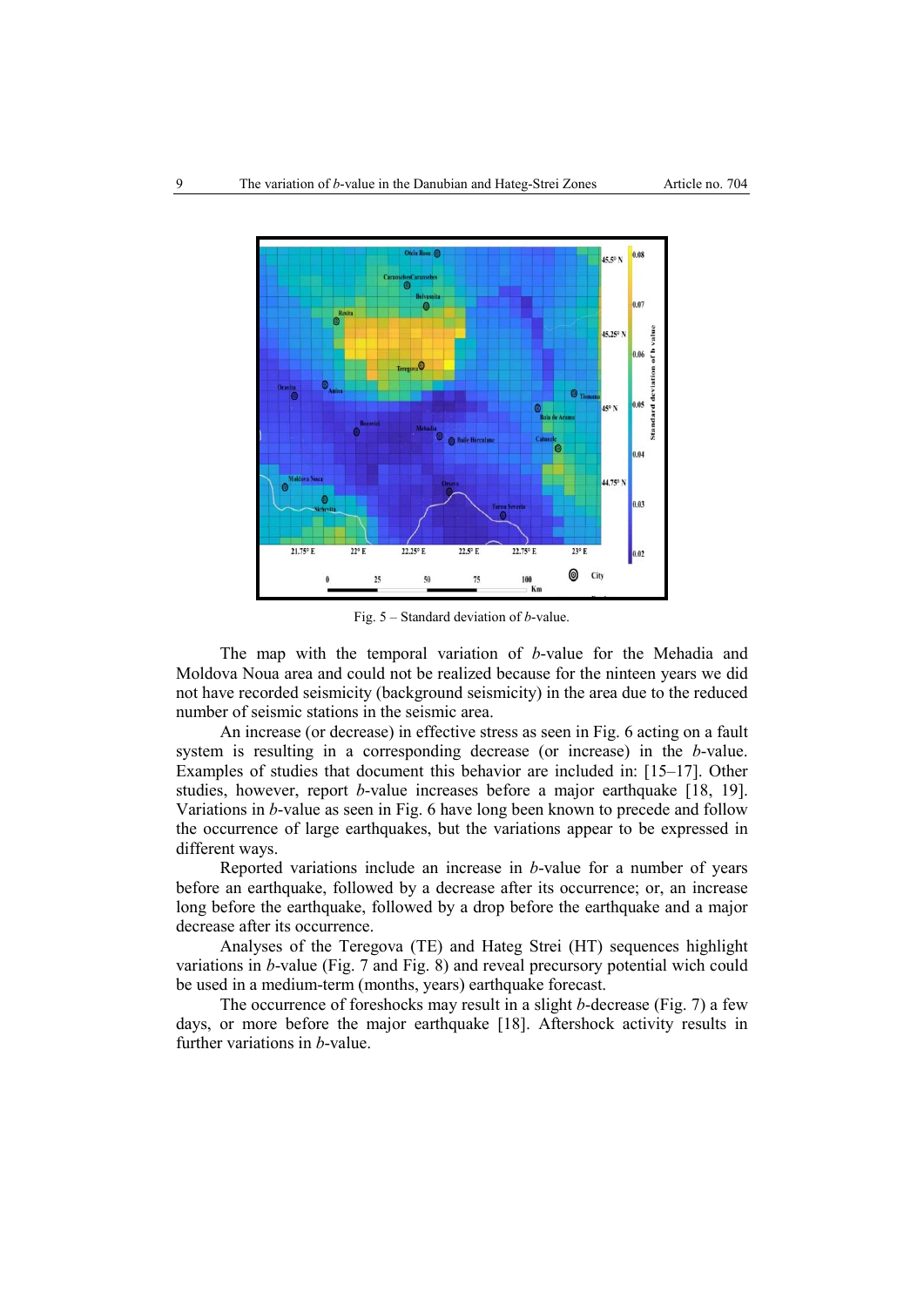

Fig. 6 – Temporal variation for a Danubian region, based on Romplus data from 2009–2018 modified from [14], occurrence time for mainshock sequences are with red.



Fig. 7 – Temporal variation *b*-value sequences Teregova.



Fig. 8 – Temporal variation *b*-value sequences Hateg Strei.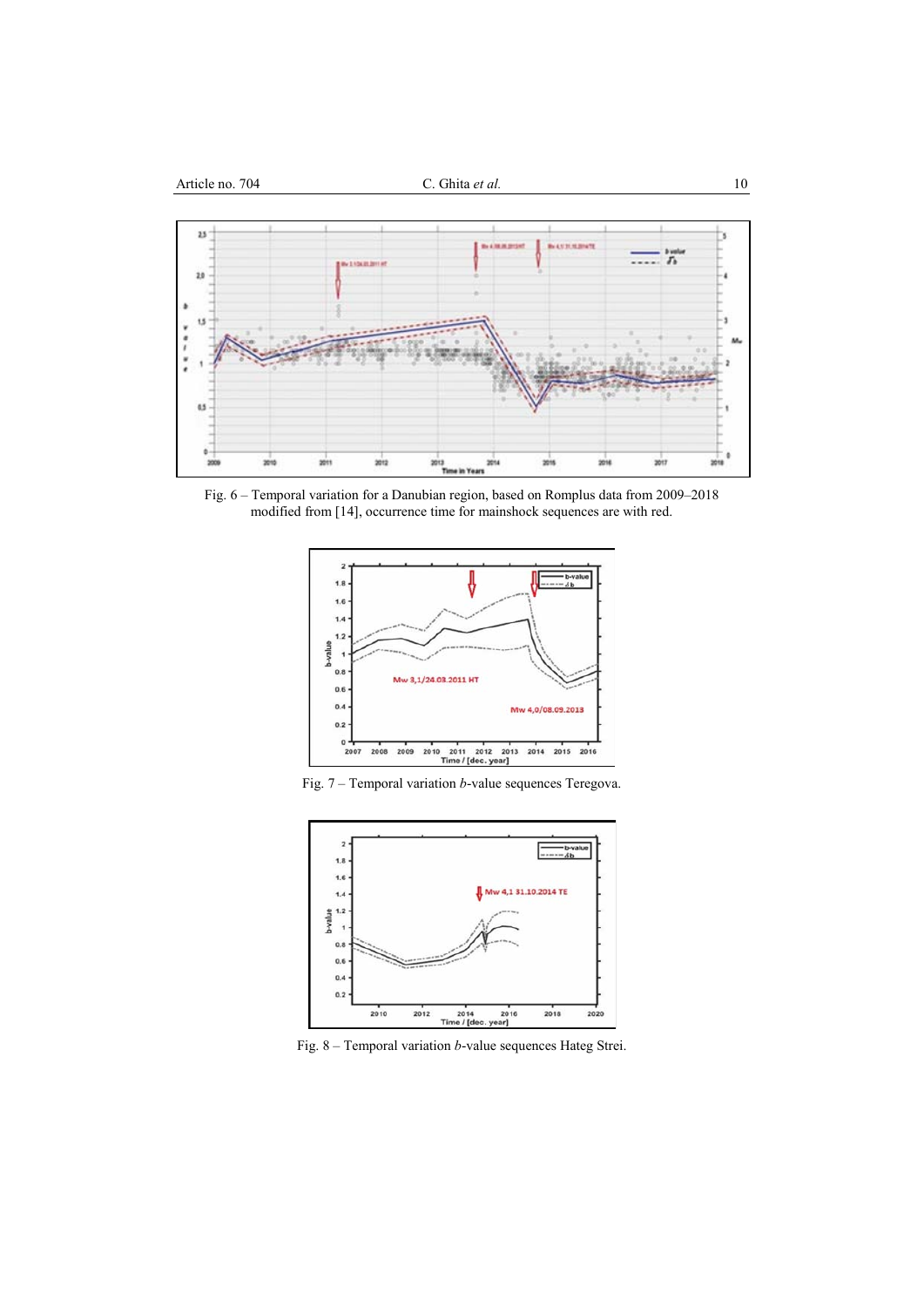Variation in *b*-value from one area to the other along a major fault (Fig. 5), are in particular, creeping sections along faults with high *b*-values, whereas asperities exhibit low *b*-values [20, 21, 22].

#### **4. RESULT AND DISCUSSION**

The variety of *b*-value observations cannot be interpreted unambiguously, given that the *b*-value most likely depends on a combination of fault-zone characteristics like local stress conditions, heterogeneity of the crust and damage distribution.

Low *b*-values have been correlated with areas of asperity, locked part of a fault where the nucleation of earthquakes is likely to happen [20]. Large heterogeneities correspond to higher *b*-values.

Analyses of the Teregova (TE) and Hateg Strei (HT) sequences observed variations in *b*-value presented in Fig. 7 and Fig. 8, reveal precursory potential wich could be used in medium-term (months, years) earthquake forecast [23].

An increase (or decrease) in effective stress in (Fig. 3) acting on a fault system resulting in a corresponding decrease (or increase ) in the *b*-value.

The values of *b* that fall within the range ( $0.5 \le b \le 1.5$ ), are generally correlated with geotectonic structures in the studied region.

The distribution of *b* reveals a high concentration of stress in the *b*-area > 0.8 (Teregova, Mehadia and Hateg–Strei) where three clustering zones are distinguished – shown in Fig. 3.

Their distribution suggests a high heterogeneous state of stress highlighted through an alternation between: 0.7 and 1.2 *b*-values, what does it means that high stress concentration associated with strain accumulation exists in the region.

#### **REFERENCES**

- 1. A. Cao and S. Gao, *Temporal variation of seismic b-values beneath Northeastern Japan island arc*, Geophys. Res. Lett. **29** (9), 48.1–48.3 (2002).
- 2. S. Schmid, D. Bernoulli, B. Fügenschuh, L. Matenco, S. Schefer, R. Schuster, M. Tischler, and K. Ustaszewski, *The Alpine–Carpathian–Dinaridic orogenic system: correlation and evolution of tectonic units*, Swiss J. Geosci. **101** (1), 139–183 (2008).
- 3. G. Polonic, *Neotectonic activity at the Eastern border of the Pannonian Depression and its seismic implications*, Tectonophysics **117,** 109–115 (1985).
- 4. M. Sandulescu, *Geotectonica României*, Edit. Tehnică, Bucharest, 1984.
- 5. M. Popa, I. Munteanu, F. Borleanu, E. Oros, M. Radulian, and C. Dinu, *Active tectonic deformation and associated earthquakes: a case study – South West Carpathians Bend zone*, Acta Geodetica et Geophys., **53** (3), 395–413 (2018).
- 6. A. Bala and V. Raileanu, *Assessing of the Crustal Models and Active Faults Systems in Western Part of Romania with Applications in Seismic Hazard*, Rom. Rep. Phys. **69** (1), 704 (2017).
- 7. A. Bala and D. Toma-Danila, *Crustal Models Assessment in Western Part of Romania Employing Active Seismic and Seismologic Methods*, Rom. Rep. Phys. **71** (2), 710 (2019).